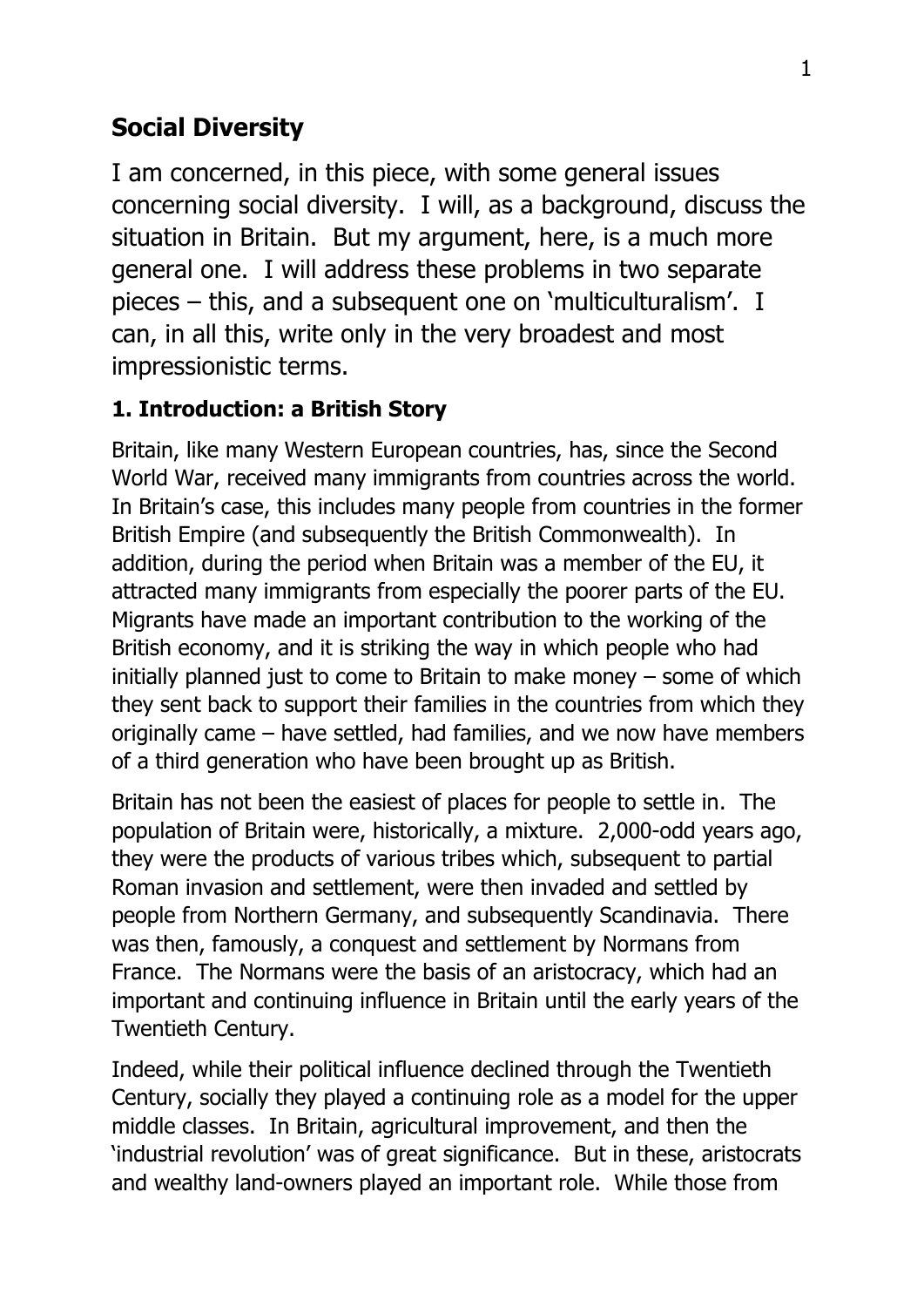other parts of society who became successful, for example in industry and trade, could assimilate into the 'ruling class'. $1$  A consequence of all this, was that in Britain, a relatively small group of people who knew one another and were related by family ties, but which was also permeable to talented people from outside this network, played a key role in what happened.

All of this was reinforced by the role played in the Nineteenth and the first part of the Twentieth Centuries, by the role of 'public schools' (i.e. exclusive private schools), and Oxford and Cambridge as centres of education. Further, in London – which was very much the centre of British life – private clubs formed important meeting-places for men. While dinner parties in the more expensive parts of London, represented a way in which these contacts and influences continued.<sup>2</sup> There were, certainly, elements of meritocracy – e.g. entry into the track leading to senior positions in the Civil Service being awarded on the basis of merit. But those who would benefit from these options would often be drawn from the small part of society that I have described, or become assimilated into it. Similarly, the senior officers in the armed forces in the First and then the Second World Wars, also broadly shared the same kind of ethos.

In the early years of the Twentieth Century, another path to politically influential positions opened up, by way of the Trades Union Movement, and the Labour Party's role in government both national and local. Ramsay Macdonald, became leader of the Labour Party, while Ernest Bevin and Herbert Morrison played major roles in Labour politics in later

 $1$  On these issues, see Peter Marsh's review of M. L. Thompson's **Gentrification and the Enterprise Culture: Britain 1780-1980**, **The Business History Review**, Spring, 2002, Vol. 76, No. 1 (Spring, 2002), pp. 194-6.

 $2$  I had personal experience of being at the edge of the very end of this, when I was Director of Studies at the Centre for Policy Studies in London in the mid-1980s. See also my 'Lunching for Liberty and the Structural Transformation of a Public Sphere: On Britain's Institute for Economic Affairs', **Il Politico**, LXXXIII, n. 1, 2018, pp. 68-96. An interesting picture of this, from the inside, is offered in the autobiography of the journalist Peregrine Worsthorne, **Tricks of Memory**, London: Wiedenfeld and Nicolson, 1993.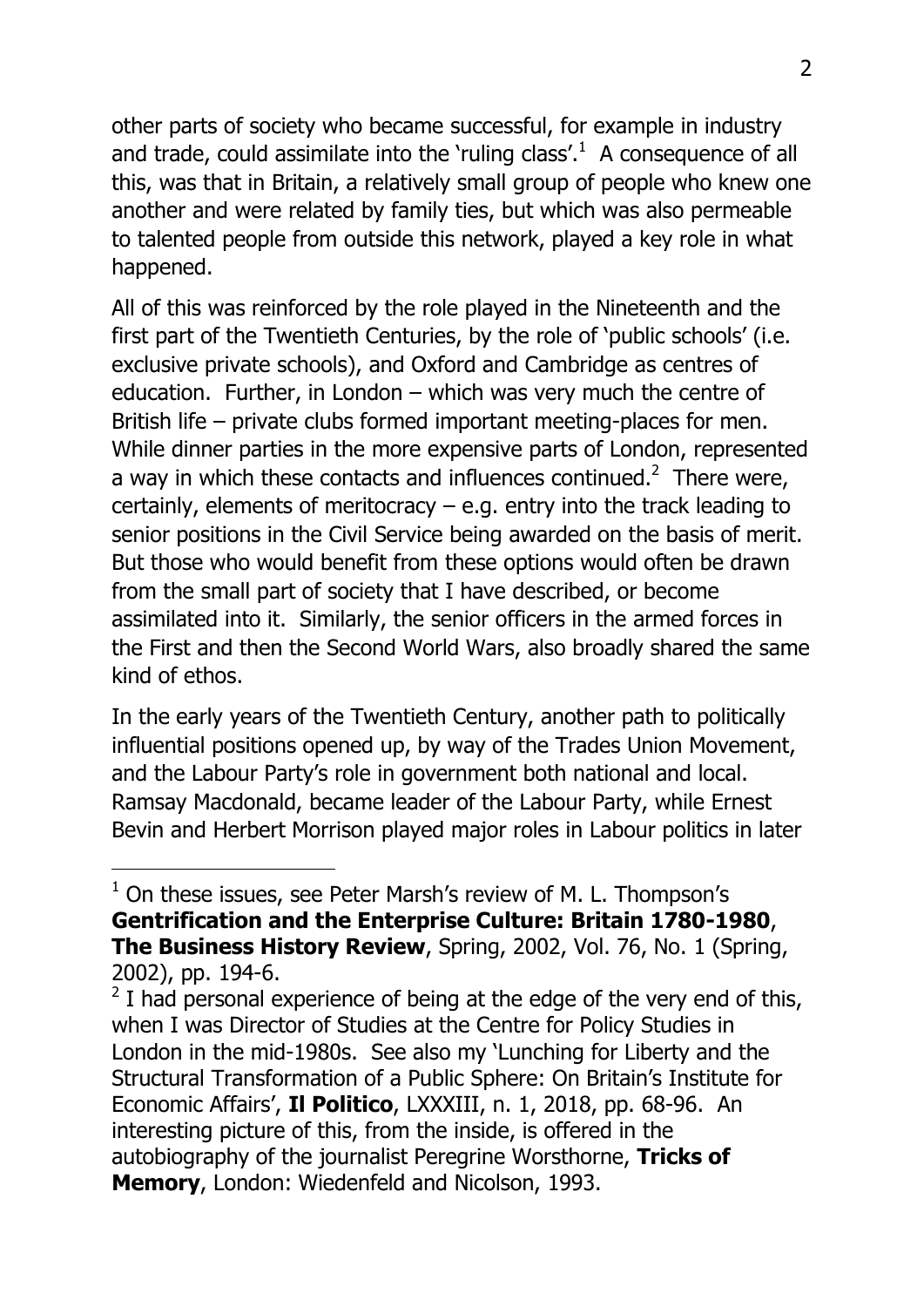years, all coming from humble backgrounds and with very limited formal education.

In the latter parts of the Nineteenth and then the Twentieth Centuries, educational opportunities started to open up to a wider proportion of the population. But people would have needed to be both lucky and very talented to be able to move into the higher sections of society. In the period immediately after the Second World War, some publicly-funded schools offered opportunities similar to those in 'public schools', and such figures as Ken Clark (Conservative), and Jack Straw (Labour), both from very ordinary backgrounds, were able to achieve significant positions in politics.

In more recent times, there are much wider educational opportunities, and people with reasonable talents are now more easily able to acquire a good school and university education. But it is striking just what a role people from major public schools continue to play in British government and society.

I have discussed all this, just to bring out the degree to which Britain was – and is – an elite-dominated society. The aristocracy, as such, no longer play a significant role (the House of Lords is dominated by appointed 'Life Peers'). But upward mobility is, very often, the work of several generations.

#### **2. Britain, continued: Immigration**

-

Britain has also had a history of immigration. Much of this was in relatively small numbers. But French Calvinist Huguenots moved to England in quite large numbers – e.g. about  $50,000$  – following religious persecution in France at the end of the Seventeenth Century.<sup>3</sup> At the end of the Nineteenth Century, into the Twentieth Century, about 140,000 Jews, fleeing persecution in Russia, moved to Britain. $4$  There also developed small Muslim populations in several British port cities,

<sup>3</sup> See 'Refugee Week', **The Independent**, Friday 19 June 2015; https://www.independent.co.uk/news/uk/home-news/refugee-weekhuguenots-count-among-most-successful-britain-s-immigrants-10330066.html

<sup>&</sup>lt;sup>4</sup> See https://en.wikipedia.org/wiki/History\_of\_the\_Jews\_in\_England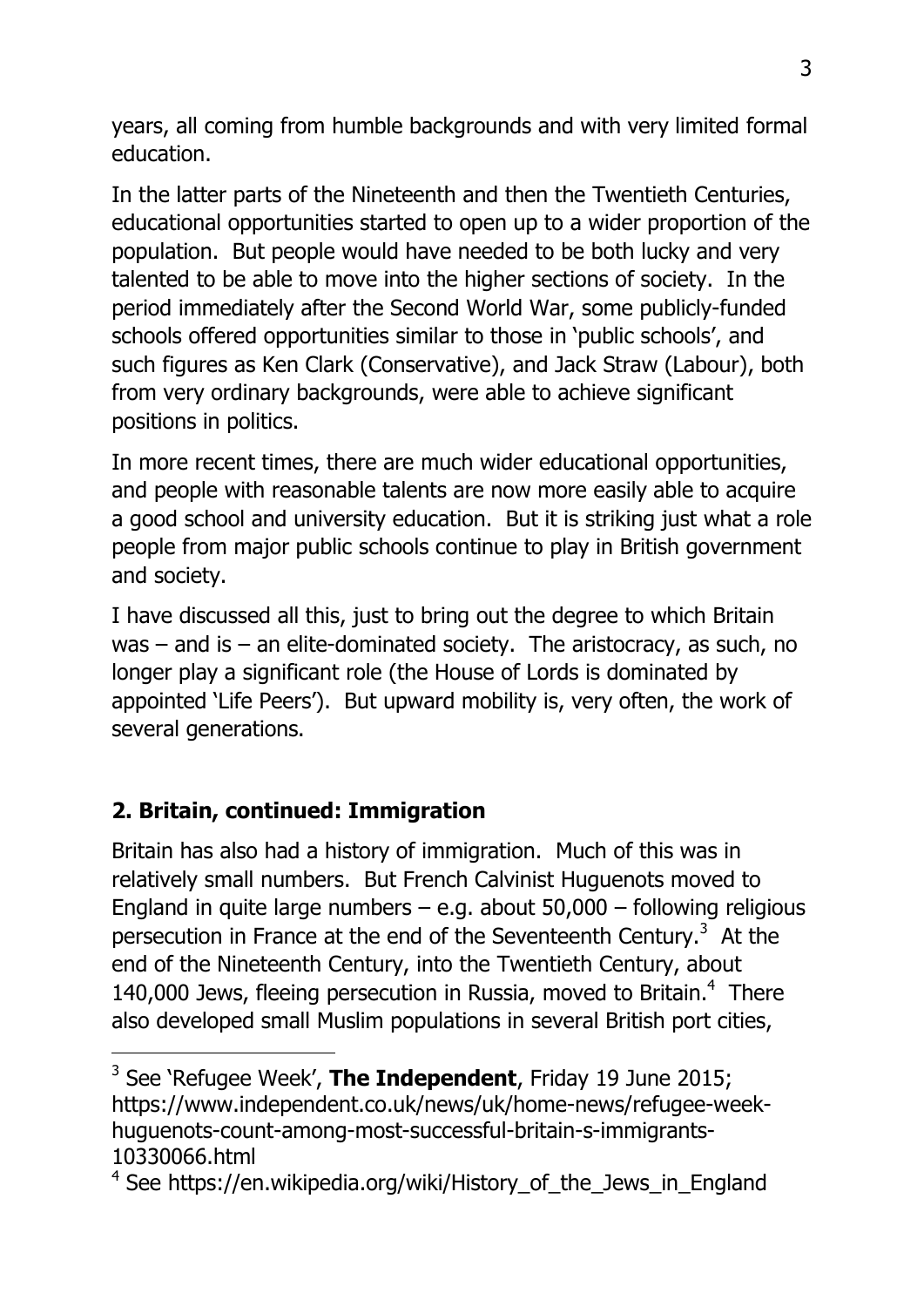from a variety of countries.<sup>5</sup> There were also black faces in Britain – it has been estimated that there were around 15,000 such people in the Eighteenth Century.<sup>6</sup>

It is also important to note the large-scale immigration that took place from Ireland in the middle of the Nineteenth Century, following the potato famine: by 1860 there were some 800,000 people in Britain who had been born in Ireland. While some of these people were of British background, the bulk of them were Catholics, from poor areas in the South and West of Ireland.<sup>7</sup> They were typically to be found in the very poorest and most miserable areas of towns and cities in Britain. And – despite the fact that they are physically similar to the more general British population – they were identifiable by their Catholicism (and by the separate school system which the Church operated). A residue of hostility to them still exists in Liverpool and Glasgow – kept alive by tensions between the Republican and Unionist populations in Northern Ireland.

It was only after the Second World War that very large numbers of people emigrated to Britain from the West Indies and the Indian subcontinent. There were deliberate efforts made to recruit from the West Indies, in the face of a post-war labour shortage, particularly to jobs in transportation and the Health Service. There was migration particularly from some particular rural areas in Pakistan – often to manufacturing towns in the north of England – and subsequently from Bangladesh. There has also been significant migration to Britain from other parts of the world, with the consequence that in the 2011 census, less than 50% of the population of London was categorised as 'white British'.<sup>8</sup>

<sup>5</sup> See Humayun Ansari, **The Infidel Within: Muslims in Britain Since 1800**, London: Hurst,2018.

<sup>&</sup>lt;sup>6</sup> Cf., for example, https://historicengland.org.uk/research/inclusiveheritage/the-slave-trade-and-abolition/sites-of-memory/black-lives-inengland/

 $<sup>7</sup>$  See Amy J. Lloyd, 'Emigration, Immigration and Migration in</sup> Nineteenth-Century Britain', https://www.gale.com/intl/essays/amy-jlloyd-emigration-immigration-migration-nineteenth-century-britain 8 See

https://en.wikipedia.org/wiki/Ethnic\_groups\_in\_London#:~:text=Londo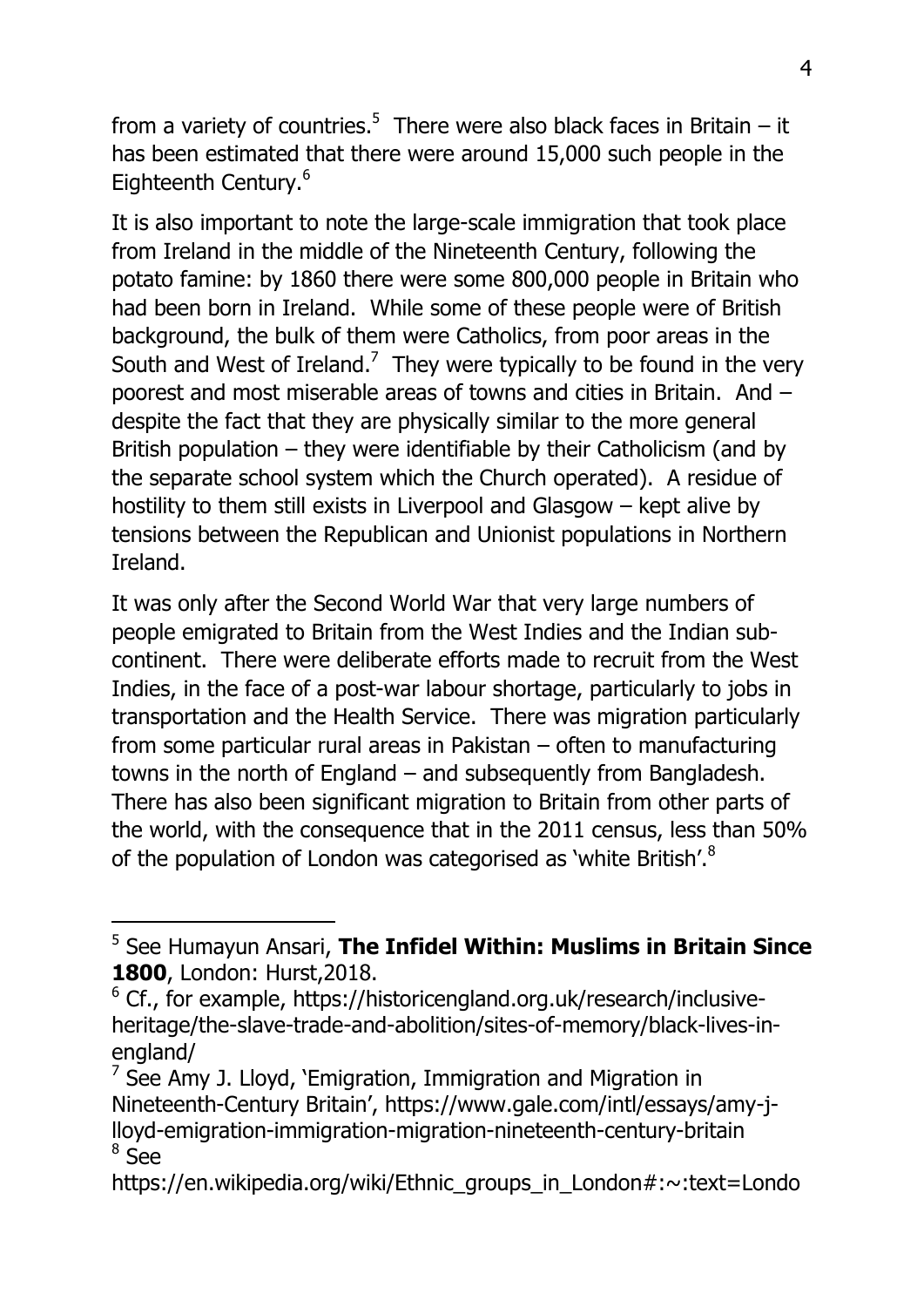There was opposition to large-scale Jewish settlement in the East End of London, but overt anti-Semitism (which had been quite common) started to be more muted after the horrors of Nazi Germany became well-known. The post-World War 2 immigrants typically went into working class occupations. While those from the West Indies had had British-style education and often saw themselves as going back to the 'mother country', they experienced a lot of overt racism. (And, in addition, did not really realise what the character was of the society into which they were moving. $9$ ) Their local patois was also not always readily understandable by people in the locations into which they moved. $10$  There has been, in recent years, an attempt to over-play the historical presence of people from Africa and the West Indies in the United Kingdom prior to the mass-immigration following the Second World War. I am struck by a report that I came across, in some notes that my brother made, that in the period prior to the War, our grandfather – who was a retired London teacher! – remarked that he had just seen a black man for the first time.

Things were difficult for these immigrants, and they have also been difficult for their descendants. Those of West Indian (and subsequently, African) background are distinctive because of their colour. Those from Bangladesh and Pakistan are also somewhat physically distinctive, but have been separated from the wider population because of their religion. (A combination of those elements in Islam and traditional patterns of life brought with them from the rural settings from which they migrated has served to cut some Muslims off from social mixing with the wider population.) It is important to note, however, that while in broad terms people whose backgrounds were from Pakistan and

n%20has%2C%20in%20recent%20decades,diverse%20cities%20in%2 0the%20world.&text=At%20the%202011%20census%2C%20London,2 4.5%25%20born%20outside%20of%20Europe.

-

9 Andrea Levy's novel **Small Island**, London: Tinder, 2004 offers a striking fictional account of some of the experiences of people coming to Britain. At the same time, it is important to bear in mind the bad conditions  $-$  e.g. with regard to housing, after the wartime destruction of the housing stock – that much of the population was experiencing.  $10$  Cf. the Wikipedia article on Jamaican Patois: https://en.wikipedia.org/wiki/Jamaican\_Patois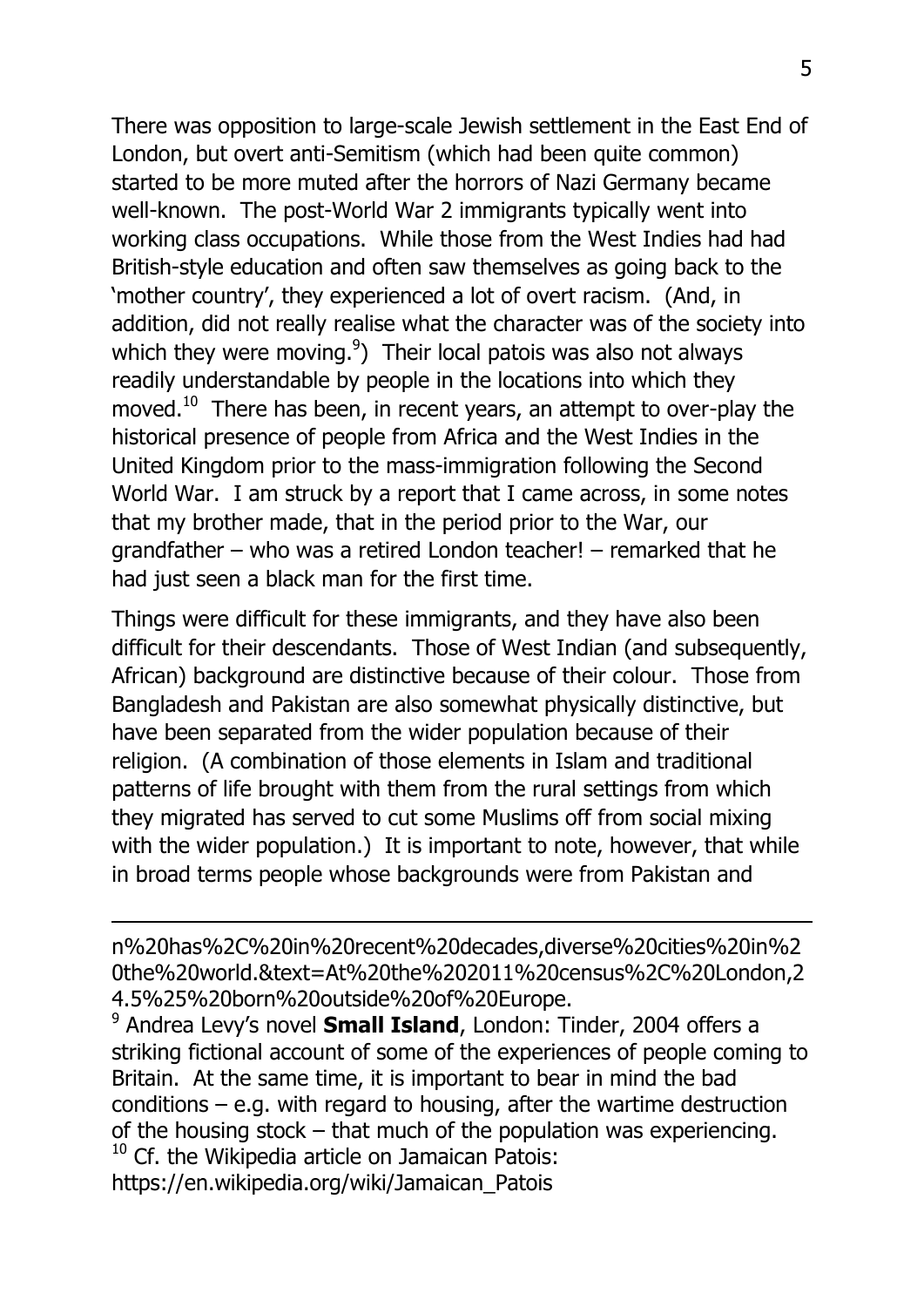Bangladesh have not been particularly upwardly mobile in Britain, $11$  the same is not true of people from India (or of ethnic Indians who were living in, and were then expelled from, countries in East Africa). The key difference, here, was that these people more often brought with them skills and education with which it was much easier to be upwardly mobile.

# **3. What is to be Done?**

Issues of different kinds are raised by this material – and also by some of the responses that have been made to it.

#### **3.1 Social Mobility**

At one level, it is important that we develop realistic social and historical knowledge about the societies in which we are living, and that we work towards a reasoned consensus as to our current situation, and the prospects for making changes. Clearly, to get to this will involve work by people who are motivated by passionate personal and ideological concerns. But we need to be clear that, as all of us have ideals and preconceptions, truth, or simply improvements to our knowledge, can only be reached if people with different views can participate freely in the discussion. The greatest service that someone can do us, if we care about truth, is to explain in a non-aggressive way, how we have got things wrong. But this requires that the public forum be open to exchanges from **all** points of view (but this is not an excuse for rudeness or offensive behaviour).

Issues about social mobility are tricky. If my account in the first part of this piece is roughly along the right lines, then British society is not one in which one could expect a high degree of social mobility. In part, this is a matter of path-dependency. If a society has, historically, had a particular character, then this may render making radical changes difficult. In addition, two points should be mentioned here, explicitly.

First, at any one point, while innovation  $-$  and thus new opportunities  $$ may be possible, the economy confronts us as having a certain structure (as captured, indeed, by how some people have interpreted the Marxist idea of 'relations of production'). There are, as it were, only certain numbers of positions available as senior people in the public service, or

 $11$  Although there are obvious exceptions.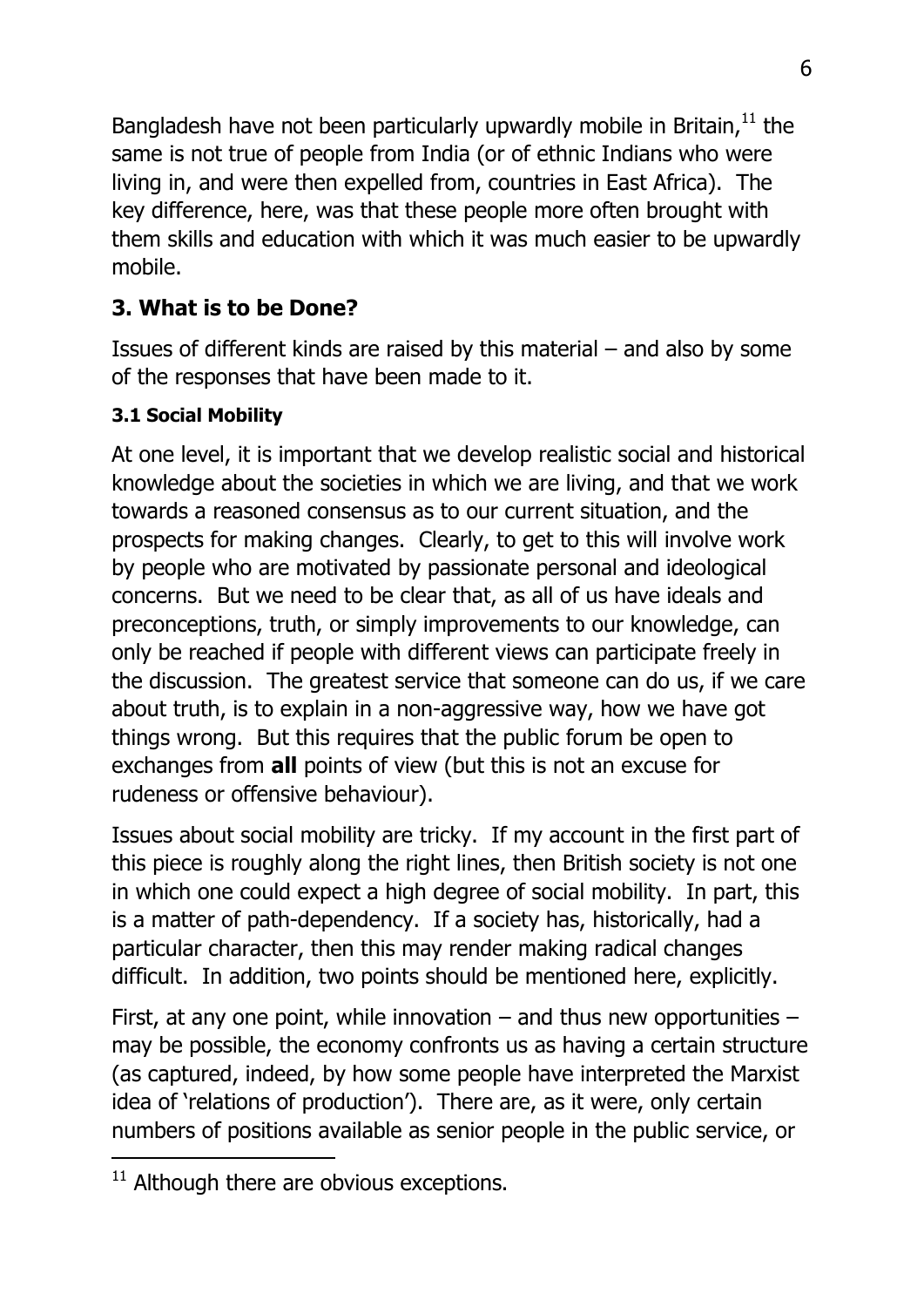heading up most private companies, or in most professions, and so on. This can change over time. But it simply confronts us, at any one time, as a structure which limits what is open to us. $^{12}$  As the article cited in Note 12 indicates, what was perceived as increased social mobility in the 1950s and early 1960s and put down to democratization, can, historians are now suggesting, better be understood in terms of structural changes in the economy at that point. This issue seems to me of the greatest importance, as social mobility is typically taken to be a 'good thing', the British public seems to be concerned about it, and the British government has an active policy of promoting it (and a 'Social Mobility Commission' dedicated to this task). But to the degree to which what we are dealing with is structural, this concern may either be futile (if structural constraints are not understood), or mis-directed (if what is needed is structural change). All this is not to say that there are not good arguments against barriers to social advancement which can be removed: it is great both for the individuals involved and for the rest of society if people's talents can be put to good use. But to the degree to which the relevant structures do not change, upward mobility in one direction is presumably matched by downward mobility in the other.

Second, human capital which we acquire from our families and education, may be invaluable. This will include know-how and also contacts which can be tapped for information, which may be more or less relevant in terms of possibilities for social advancement. (My family, for example, were school teachers – which would have been useful had I wished to become a teacher, but was not of much use for anything else  $-$  such as, say, commercial activity.) But at the same time, structural change may mean that such knowledge (and skills) which were valuable at one time, become irrelevant.

What one can say, however, is that there are different paths open to immigrants which can make for social advancement. Historically, people

 $12$  See, for a useful overview, Christina de Bellaigue, Helena Mills and Eve Worth '"Rags to Riches?" New Histories of Social Mobility in Modern Britain – Introduction', **Cultural and Social History**, 16:1, pp. 1-11, available at:

[https://www.tandfonline.com/doi/pdf/10.1080/14780038.2019.1574053](https://www.tandfonline.com/doi/pdf/10.1080/14780038.2019.1574053?needAccess=true) [?needAccess=true.](https://www.tandfonline.com/doi/pdf/10.1080/14780038.2019.1574053?needAccess=true)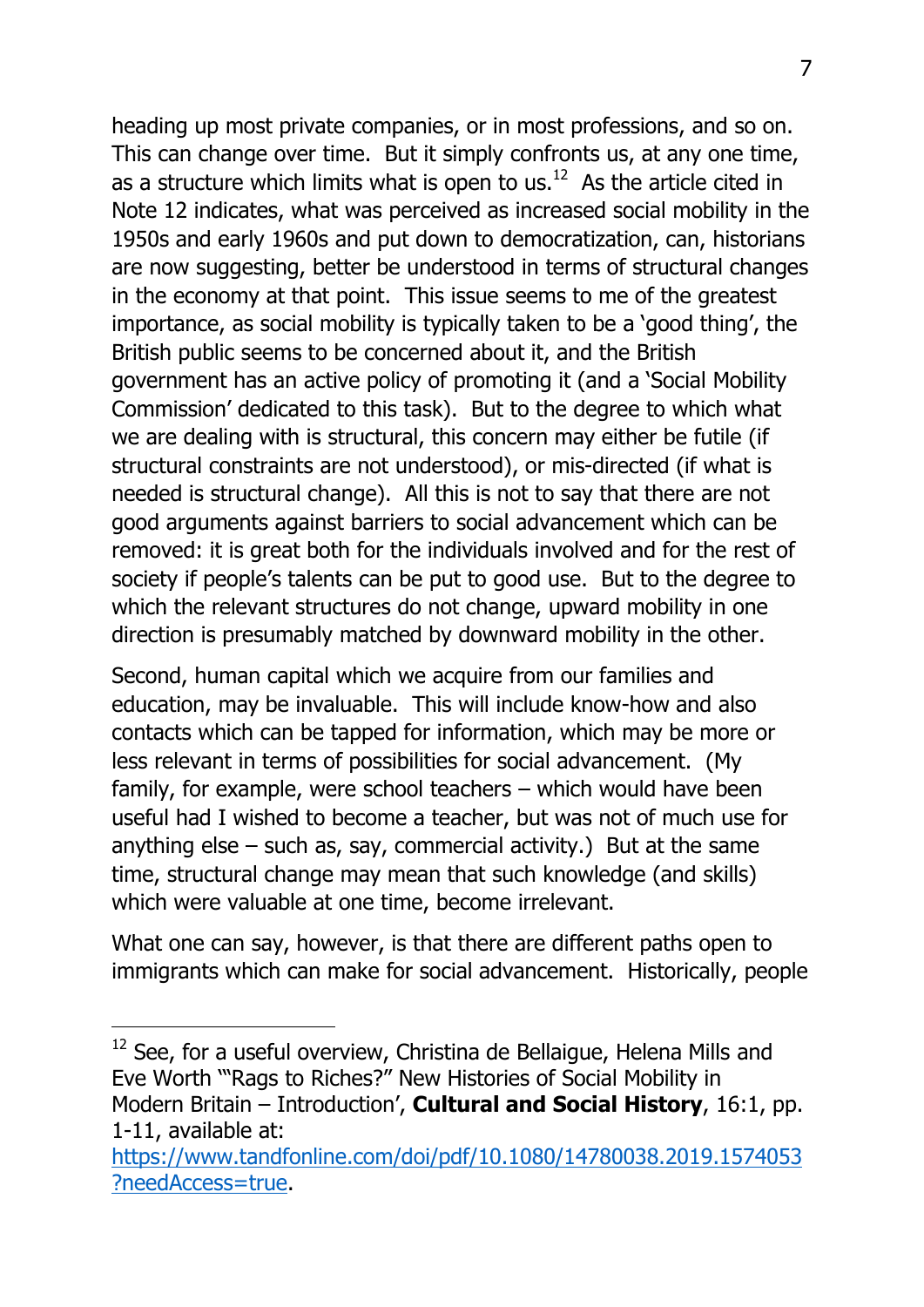have found interesting opportunities, by way of opening restaurants or stores with, if they were successful, the next generation being educated for professional positions. But not all immigrant groups have been able to follow this kind of path.

### **3.2 Racism<sup>13</sup>**

-

Human beings have a history of being unpleasant to one another. Historically, there have often been elaborate rules which served to keep different groups separate. $14$  And as we know all too well, there have been dramatic cases where different groups who have lived side-by-side in peace for many years, have turned on one another. On a large-scale basis, matters have not been helped by the development of nationalism, which has led people to feel that there are grounds for objecting to political rule, unless it is being undertaken by people of one's own ethnicity.<sup>15</sup>

More generally, however, people tend to be unpleasant towards – or to make unfunny 'jokes' directed at – people who are different from them. This may be a matter of their height or weight; their personal characteristics, their national origins, or their colour. People may obviously suffer social discrimination, or discrimination in terms of employment, on these grounds. This may happen either directly, or, for example, because, other things being equal, people would feel happier working with those whom they would take to share a cultural background. Clearly, the greater degree of shared cultural background one has with someone, the easier it might be to cooperate on limited

 $13$  I am deliberately, here, not going to discuss issues to do with sexuality or gender, just because these would open up many more questions than can be sensibly addressed in an already over-stuffed article.

<sup>14</sup> Darío Fernández-Morera, **The Myth of the Andalusian Paradise**, Wilmington, DE: ISI, 2018, while having many faults, is interesting in documenting the way in which similar sets of exclusionary rules were operated by Muslims, Jews and Christians in Spain.

 $15$  Although the underlying theories made no sense (see, for example, Andrew Vincent, 'Popper and Nationalism', in Ian Jarvie, Karl Milford and David Miller (eds), **Karl Popper: A Centenary Assessment, volume 1**, Aldershot: Ashgate, 2006), and it is also not clear what the ethnicity of rulers should have to do with anything.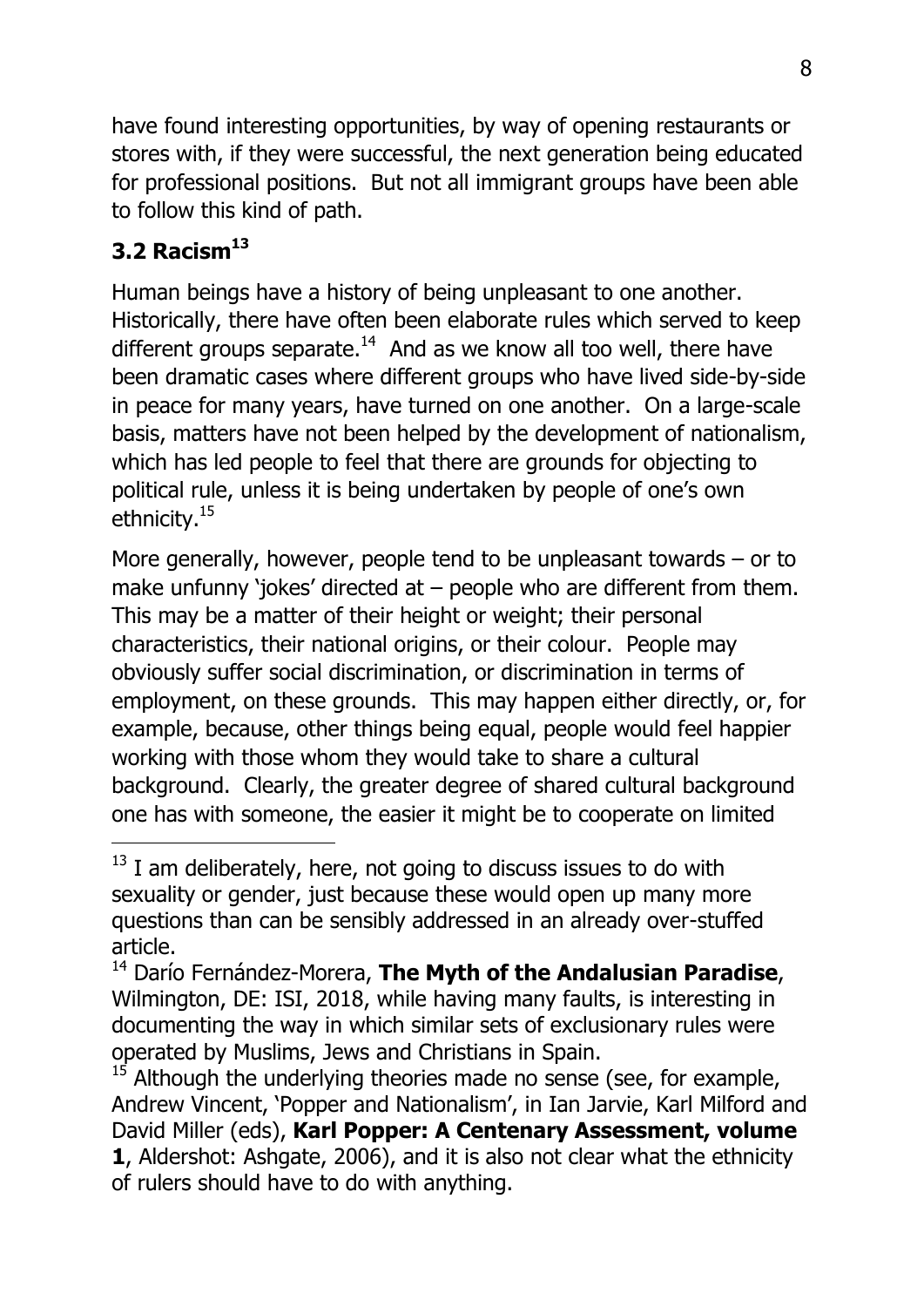kinds of problem-solving. It is also worth noting, here, the research that Robert Putnam undertook, as part of his study of social trust, on the basis of which he argued that neighbourhoods in which there was diverse ethnicity exhibited comparatively low levels of social trust.<sup>16</sup> While I have been struck that, in a small village near us, there is a strong hostility towards all outsiders, and an unwillingness even to cooperate on schemes of benefit to everyone, with a nearby village.

We are also all familiar with terrible stories, in which those seeking accommodation find that explicitly or tacitly, they are excluded because of their ethnicity. At the same time, if people are, say, letting out rooms in their homes, they can typically size up the likely behaviour of people who come from a similar kind of background to their own. While if they misbehave, there will be a shared understanding of how this can be dealt with.

All told, there would seem to be everything to be said, morally, and in terms of improved social relations, if people were simply nicer to one another, and if we worked together to remove barriers to mutual comprehension, and worked to eliminate racist prejudices. At the same time, these matters are more complex than they may seem. For people construct personal, and, with others, group identities, by way of differentiating themselves from other people. It poses an interesting problem to ask: can there be identity without exclusion, and if so, how can we change our social arrangements so that things happen on this basis? In addition, it is currently not clear what we can sensibly aspire to here. At the same time, the purely personal aspects of things need, surely, to be backed up by anti-discrimination legislation.

Another kind of problem, relates to the basis on which people obtain employment. The broad picture of British history with which I started, offered an account in which people who applied for particularly desirable

<sup>&</sup>lt;sup>16</sup> See Robert D. Putnam, 'E Pluribus Unum: Diversity and Community in the Twenty-First Century the 2006 Johan Skytte Prize Lecture', **Scandinavian Political Studies** 30 (2007), pp. 137-174. It should at once be mentioned that subsequent studies have taken issue with Putnam on this; see, for example, Patrick Sturgis et al, 'Does ethnic diversity erode trust?: Putnam's 'hunkering-down' thesis reconsidered', **British Journal of Political Science** 41, January 2011, pp. 57- 82.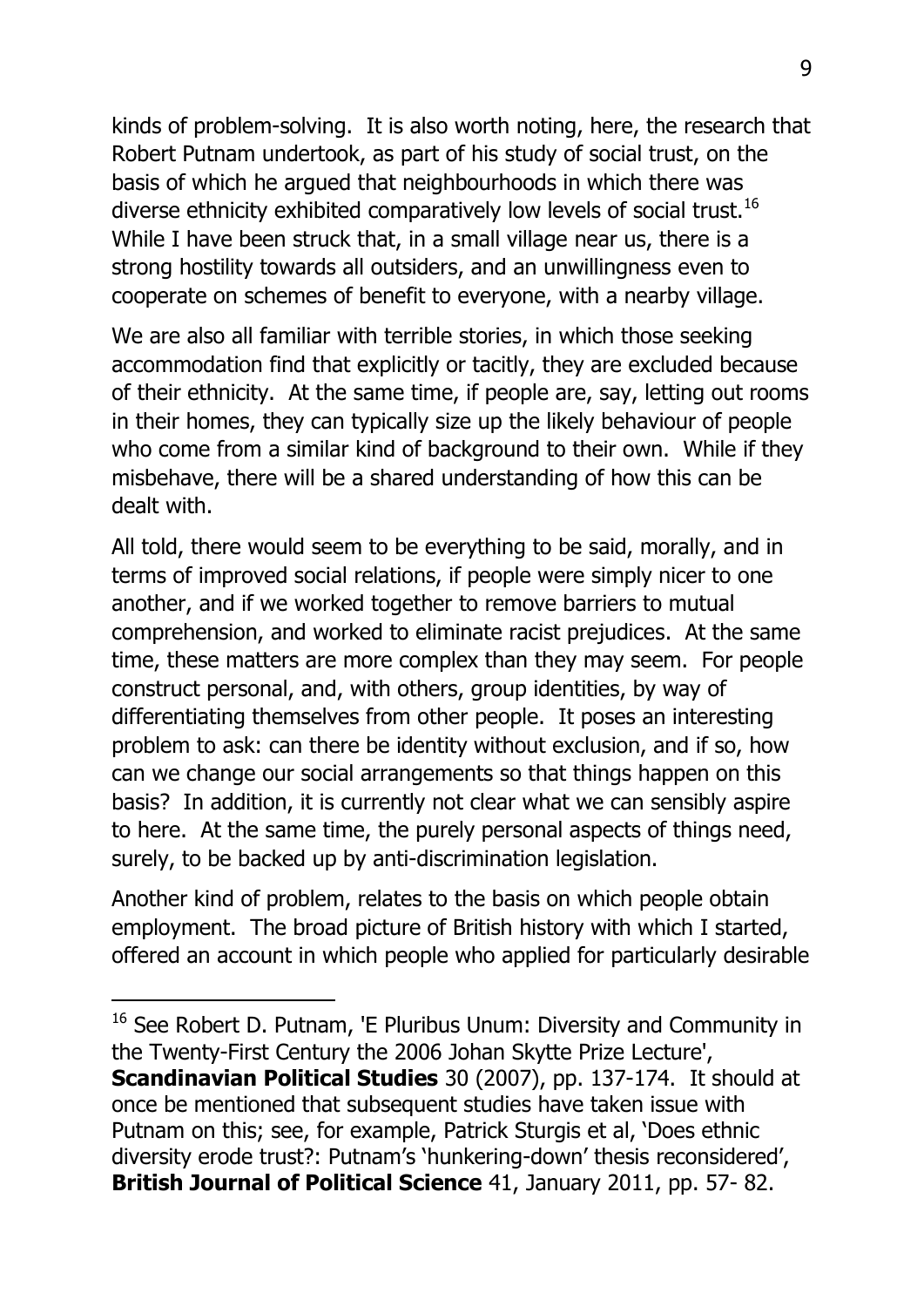jobs were known to those who might employ them. In certain fields, they would know people's families, and the schools and universities that they had attended. They would also  $-$  at those universities  $-$  know the people who were writing references for those seeking employment. At a more ordinary level, people were traditionally recruited to employment by way of family or ethnic networks. $17$  In each case, these arrangements brought with them a kind of certification of people's reputation. $18$  If one introduced into a company someone who was terrible, then there would be negative feedback on your own reputation. And just because of this, pressure would be placed on an employee by the person who suggested them, and the community from which they came, to do a good job. Clearly, all these things operate in part by being exclusionary towards those people who don't participate in the relevant networks. But if one repudiates such things, one has to ask: just on what basis should selection be made? If the answer is: merit, one has, further, to ask: just how is this to be done, and what is to count? I will explore issues concerning this, in a subsequent piece on the ideal of a meritocracy.

# **3.3 A Different Response**

-

Today, one implicitly  $-$  or sometimes even explicitly  $-$  finds another approach being canvassed. It is the idea that all social institutions should be 'representative' in their character. By this is meant, roughly, that those who are in them should be numerically representative of the wider population in question. For example, there should, it is suggested, be roughly the same number of men and women, and members of different ethnicities, as there are in the wider population. This has further been extended to issues relating to disability, sexual identity, and then into the alphabet soup of distinctions which have been introduced in pursuit of wider concerns about gender identity.

If one asks: why?, different responses might be furnished. In part, these demands are related to older concerns that people had been

 $17$  I was struck, when going back to the area in North Virginia in which I used to live, to find that the taxi drivers providing services to the airport had become, over the years, almost exclusively Afghani.

 $18$  See, for a useful study of reputational mechanisms, Daniel Klein (ed.) **Reputation**, Ann Arbor: University of Michigan Press, 1997.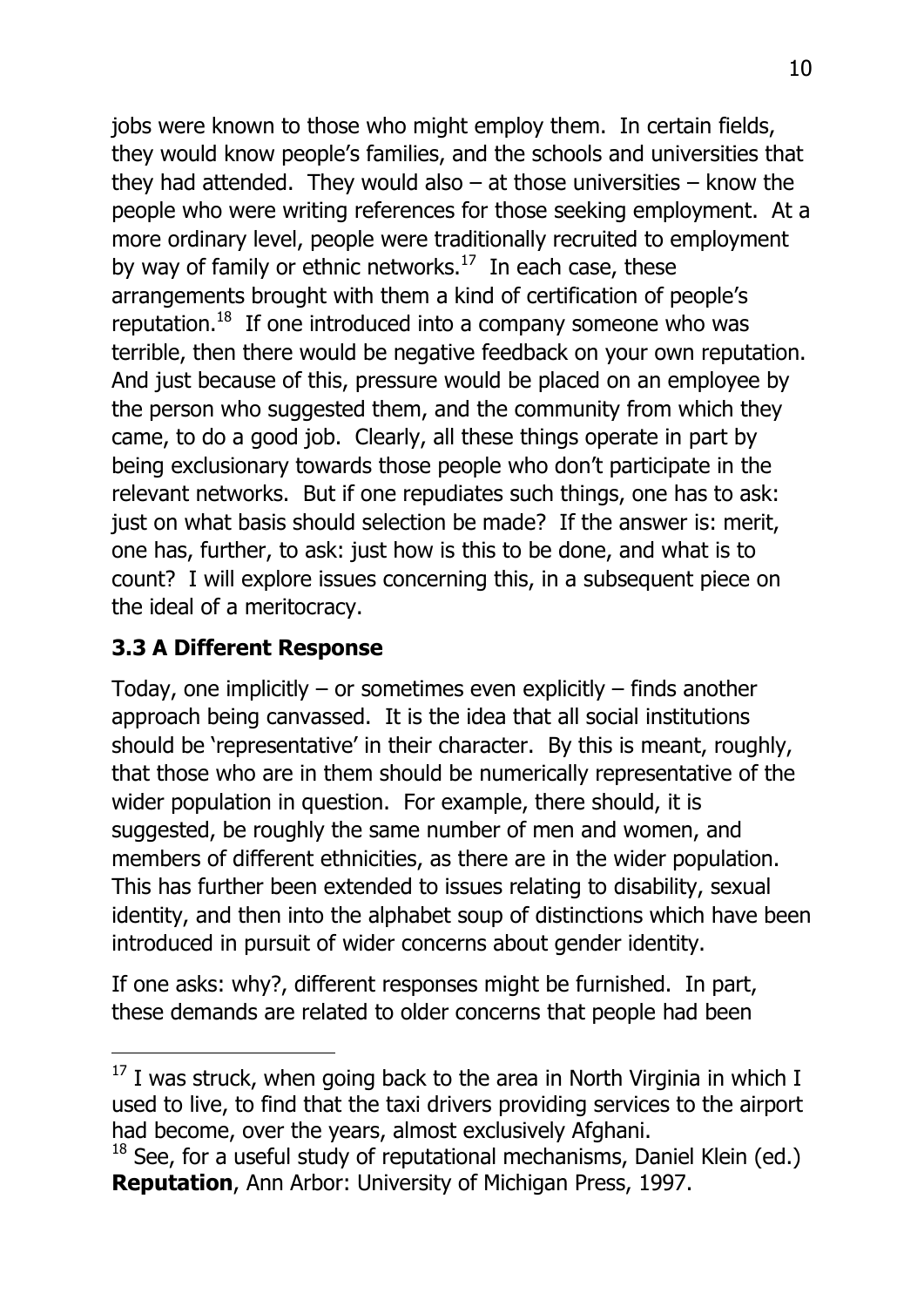excluded, as a consequence of racial or other kinds of prejudice, or procedures of social exclusion, explicit or inadvertent.<sup>19</sup> In part, there was a concern that problems and issues which were of particular concern to groups who had not been directly represented, might not be properly raised. (There are, however, issues about whether we are necessarily the best people to represent our own concerns. There is an old British proverb: 'The man who is his own lawyer has a fool for a client.')

Another possible thought here  $-$  though it is seldom voiced directly  $-$  is the assumption that people's ethnicity, or identity in other senses, should be understood to (properly) determine their opinions. This, for example, might seem to lie behind the unease that some people exhibit with regard to Mrs Thatcher's attainment of the leadership of the British Conservative Party, or the Black conservative Clarence Thomas's position on the U.S. Supreme Court. While these people are happy that a woman and an African-American are holding such positions, this was not what they had in mind. There is even a hint that such figures must, in some sense, be suffering from 'false consciousness'.

One might relate this, further, to the idea that various previously unpopular minorities should not simply be accorded legal freedoms previously denied to them, but also be 'celebrated'.<sup>20</sup> But there are obvious enough problems about this. For other minorities may include people who, while they are willing, if the law tells them to do so, to

 $19$  the most obvious of these, relate to the products of various kinds of path-dependency. The working hours, and the general conduct, of the British Houses of Parliament, for example, clearly related to the fact that historically Members of Parliament were men who did not have family responsibilities. But a consequence of this is that women, and anyone who had family responsibilities, would be disadvantaged by rules which it would have suited the MPs to set up, in the past.

 $20$  There is, similarly, the strange idea that all members of a group who share nothing in common but the fact that they have  $-$  in different ways – a preference for sexual and in some cases social relationships with members of their own sex, constitute a 'community'. While it is often suggested that gay men form a wider 'community' with lesbians, and with others with whom they would seem not to have any obvious common interests.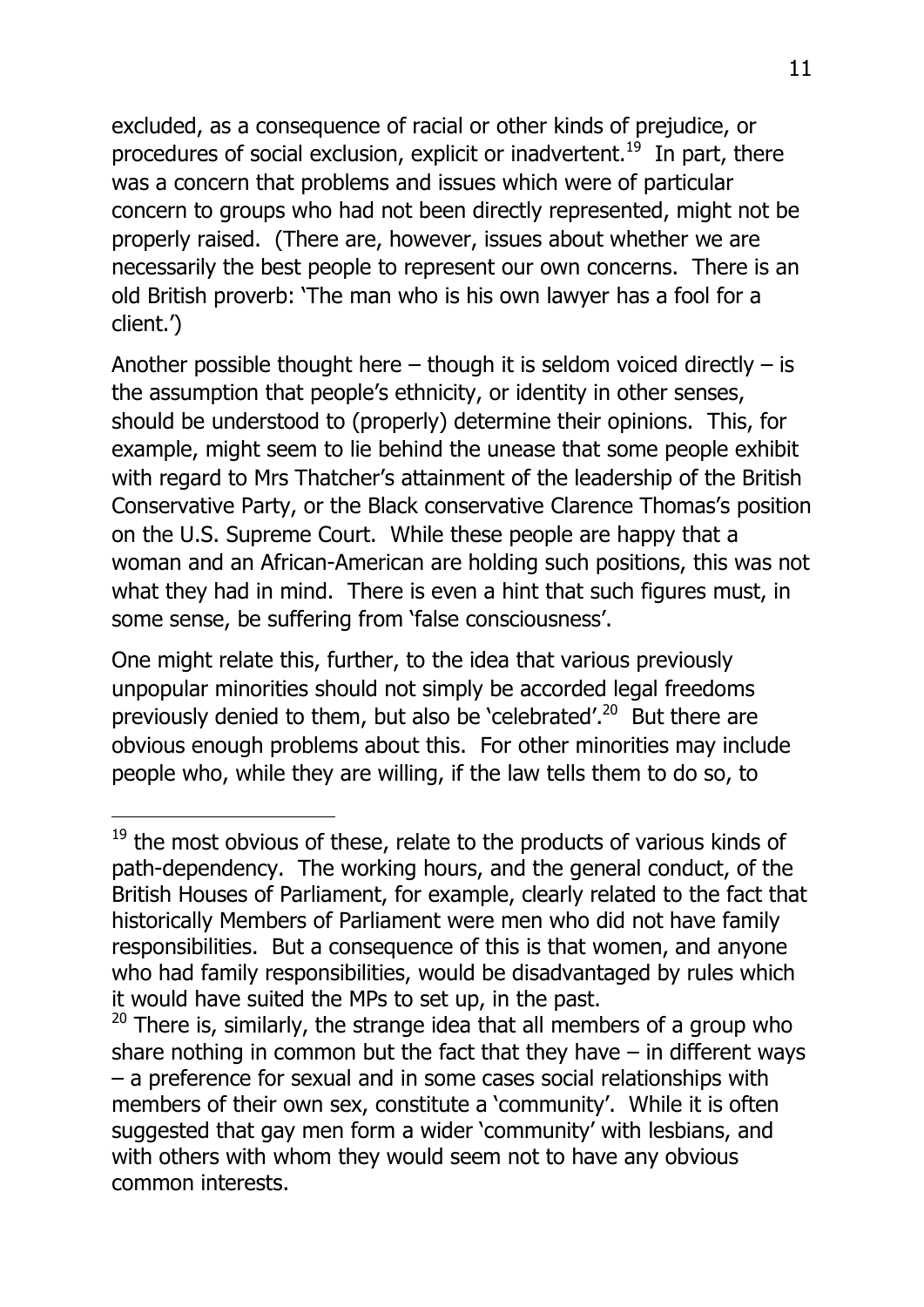tolerate certain kinds of conduct on the part of other people, in fact find that conduct reprehensible, and certainly nothing to celebrate.

This, it seems to me, brings us to the heart of one of the problems facing us in this area. It is that, in the face of significant social diversity, countries face some difficult choices concerning public policy. In terms of what has happened in Western Europe, one might contrast the approaches adopted in Britain and in France.

In France, as a product of a historical struggle for power between secularist proponents of the Republic and Catholics, a legal doctrine of 'laïcité' was adopted in the early years of the Twentieth Century. This claimed secular space for the  $-$  lay  $-$  state, and the consequences of this were, in turn, imposed onto Muslim immigrants to France. $^{21}$  In this model, religion was seen as something that was tolerated, but the place of which was seen as, properly, private. But this clashed with how some Catholics had understood their faith, and also later with some interpretations of Islam.

In Britain, there was an embracing of what might be called multiculturalism within the law. The notion, here, was that provided that individual groups acted within the law, they could enjoy a good deal of religious and cultural diversity. Britain's Jewish population in some ways acted here as a model. On the part of Jews in Britain, there was quite a spectrum of conduct, from assimilation, through mild cultural and religious separatism, to the development – typically based on Hassidic groups – of communities which lived their lives in almost complete separation from the wider community (other than the conduct of commerce with them). A strict interpretation of Jewish religious law would, in itself, serve to remove the observant from many kinds of interaction with the wider population.

All this led to complications: there is ongoing strife between the French government and some Muslims, unless they are willing to re-interpret their religious ideas in a way that is compatible with the French government's views. This has led to tension in two respects: on the one hand, with regard to the role of sharia law in the lives of some Muslims;

<sup>21</sup> See, for a useful treatment, John R. Bowen, **Why the French Don't Like Headscarves**, Princeton, NJ: Princeton University Press, 2007.